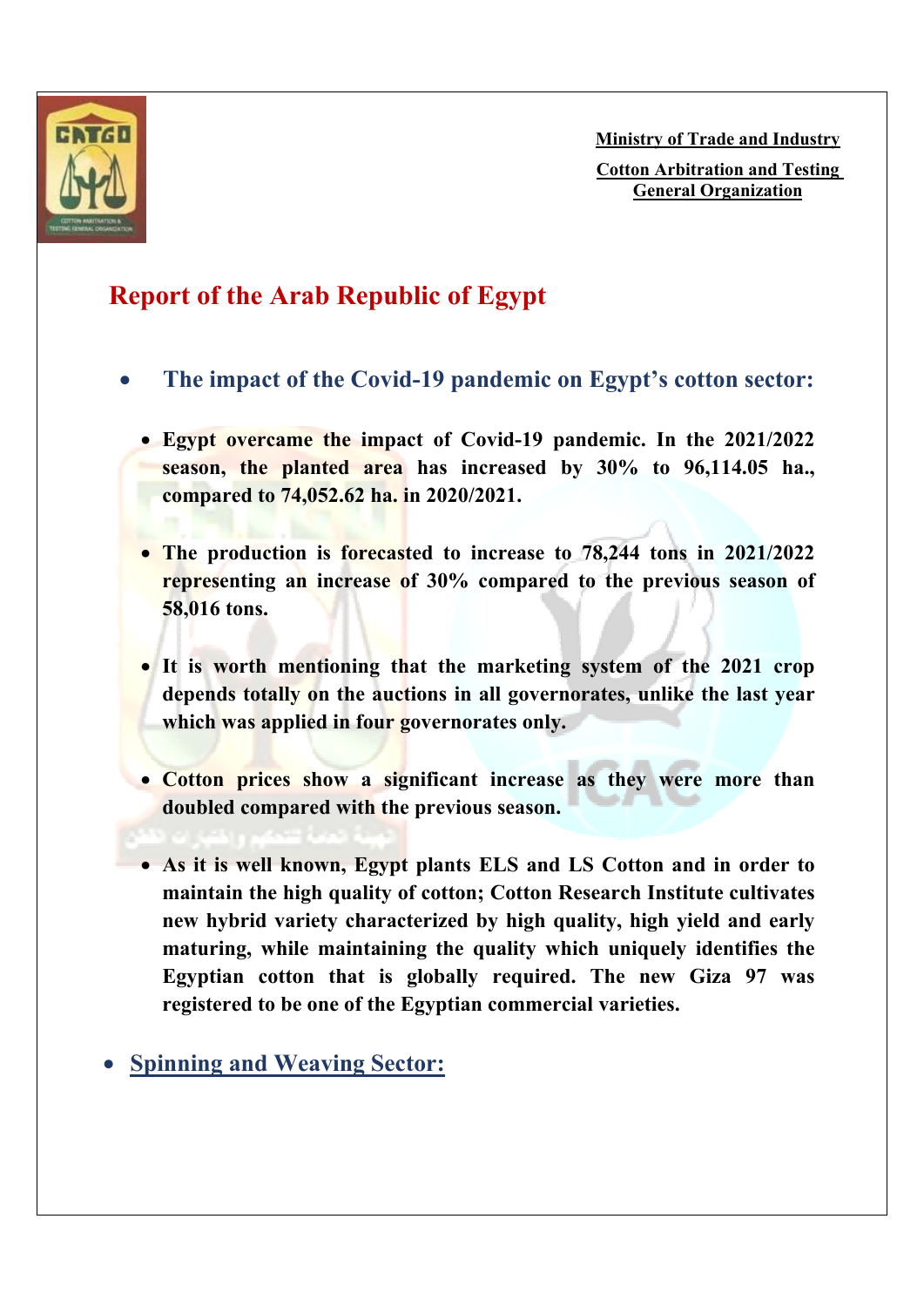- **In the light of the government interest in spinning and weaving sector, high-capacity spinning mills are established. They operate according to the latest technologies to produce a high-volume production in a short time while keeping the aimed high quality in the produced yarn. A spinning mill was established in the industrial zone (El Robaki) which contain thick and thin yarn mills. In addition to the spinning mill in El Mahallah which is considered one of the largest spinning mills in the world (will be launched in 2022).**
- **CATGO leads of the scene in 2021 as one of the main parties of the Egyptian Cotton System. Beside its role of the annually evaluation of Egyptian cotton crop production and issuing certificates of crop properties for trading companies in order to export cotton. A new role was added to CATGO which is monitoring of cotton handling in local mills as well as verifying its origin whether local or imported. In addition to the official certificates of origin of cotton gins whether it is performed by private or governmental companies.**
- **This task was assigned according to law 140 for 2021 which allowed CATGO to have judicial control over the infringed companies regarding the handling of cotton in local market. This role enhances the control of handling the Egyptian cotton marketing system and keeps the varieties from being mixed and dealing of the crop out of its official system.**

## - **Traceability:**

 **In order to protect the Egyptian cotton, Egypt seeks to apply a traceability system by a cooperation between its cotton dealing organizations which are represented by CATGO, Cotton Research Institute and the holding company. This system helps in eliminating commercial frauds and increasing the quality and the marketing of Egyptian cotton by completing the data of the bale code in order to trace the origin of planted area up to the collecting centers to facilitate the access to the planted area, the agricultural association**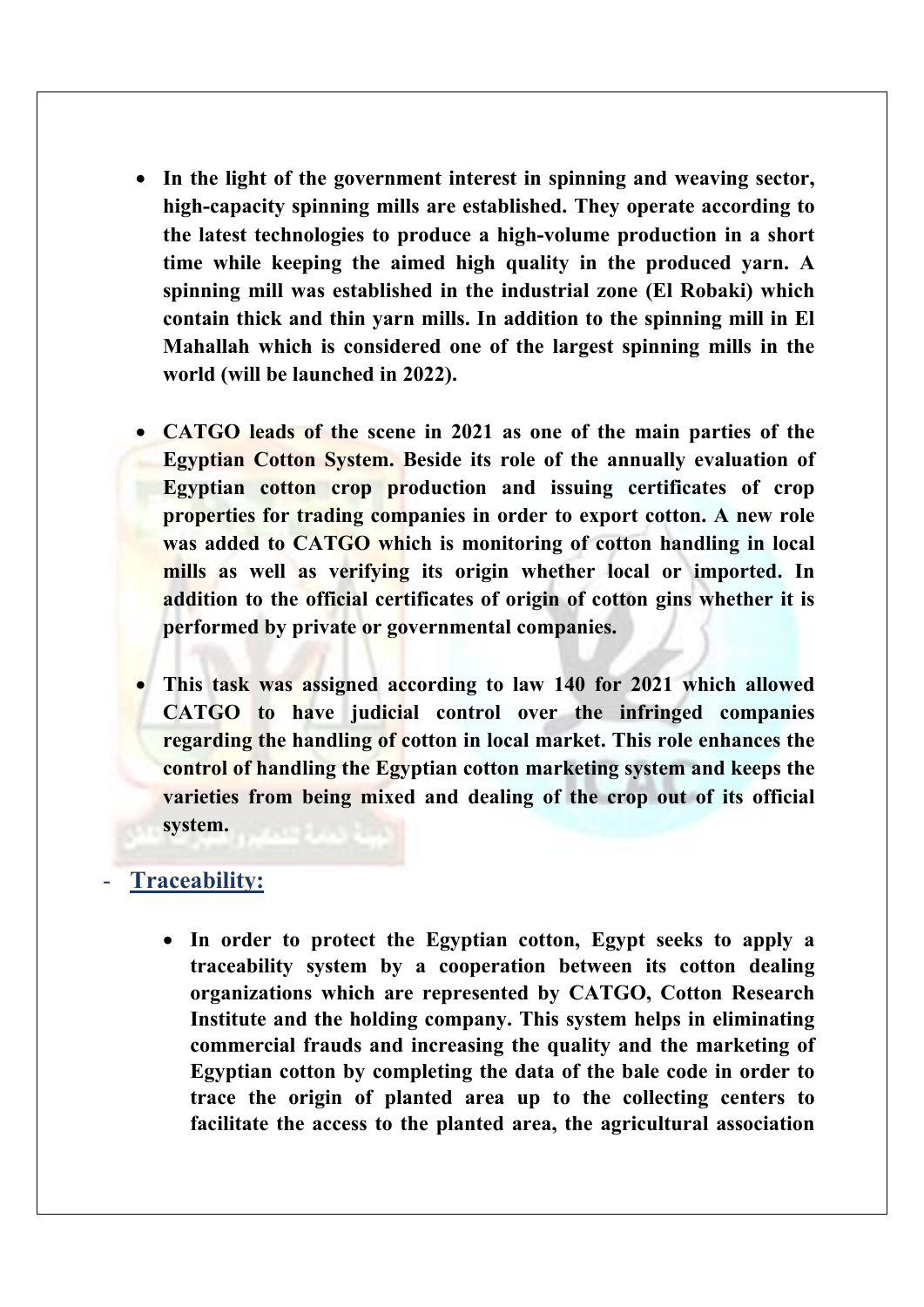**and planting basin, starting from seeds distribution and even more by tracing the seeds from previous season.** 

 **One of traceability tools is the Digital Transformation, within the framework of CATGO's plan toward keeping pace with the accelerated development in information technology field and the digital transformation, CATGO has published a web application (Egyptian Cotton Information Bank) to assist in designing the bale identification card (Barcode) which adds the lot data (variety, planting area, gin…etc.) as well as linking it to the HVI results of each lot in addition to providing a search engine to inquire the properties tests results from companies.** 

## - **BCI Cotton:**

- **Egypt recently became a member of the BCI program (May 2020). However, there are proven capabilities which ensure the success of the project in Egypt. This is based on the high level of abilities of the related Cotton Research Institute and the interest of the governmental administrations including the Ministry of Agriculture and Land Reclamation, the Ministry of Trade and Industry, the Ministry of Public Business Sector and the related authorities as CATGO spares no effort to support BCI in Egypt.**
- **After the successful pilot project in 2019 and the fulfillment of all criteria and terms of BCI, Egypt became officially a member in Better Cotton Program in May 2020. This supports a new path for Egypt towards sustainable planting and production of Egyptian cotton according to international specifications which enhances the competition of Egyptian cotton and increases the volume of exports as well as improves the cotton farmer's life hood. Since 2020/2021 season, farmers who participates in Better Cotton Standard System are qualified to obtain licenses to plant and sell Better Cotton.**